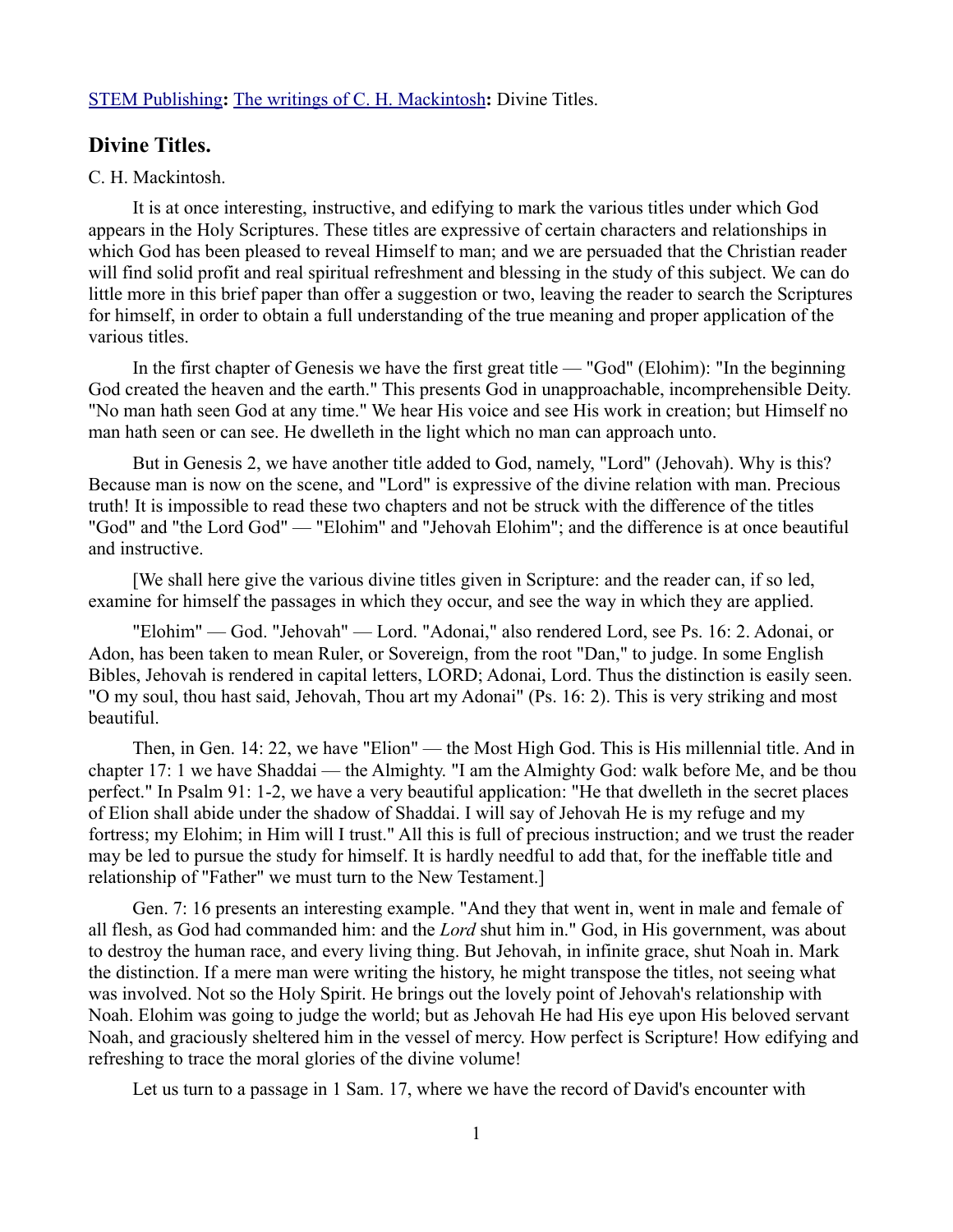Goliath. He boldly tells the giant what he is about to do, both to him and to the host of the Philistines, in order "that all *the earth* may know that there is a *God* (Elohim) in Israel. And all this assembly shall know that the *Lord* (Jehovah) saveth not with sword and spear: for the battle is Jehovah's, and He will give you into our hands" (vers. 46-47).

"All the earth" was to know and own the presence of God in the midst of His people. They could know nothing of the precious relationship involved in the title "Jehovah." This latter was for the assembly of Israel alone. They were to know not only His presence in their midst, but His blessed mode of acting. To the world He was Elohim, to His beloved people He was Jehovah.

Well may these exquisite touches command our hearts' admiration. Oh, the living depths, the moral glories, of that peerless Revelation which our Father has graciously penned for our comfort and edification! We must confess it gives us unspeakable delight to dwell on these things and point them out to the reader, in this infidel day when the divine inspiration of Holy Scripture is boldly called in question, in quarters where we should least expect it. But we have something better to do just now than replying to the contemptible assaults of infidelity. We are thoroughly persuaded that the most effective safeguard against all such assaults is to have the Word of Christ dwelling in us richly, in all its living, formative power. To the heart thus filled and fortified, the most plausible and powerful arguments of all infidel writers are but as the pattering of rain on the window.

We shall give the reader only one more illustration of our subject from the Old Testament. It occurs in the interesting history of Jehoshaphat (2 Chr 18: 31) And it came to pass, when the captains of the chariots saw Jehoshaphat, that they said, It is the king of Israel. Therefore they compassed about him to fight: but Jehoshaphat cried out, and the *Lord* (Jehovah) helped *him*; and *God* (Elohim) moved *them* to depart from him."

This is deeply affecting. Jehoshaphat had put himself into an utterly false position. He had linked himself with the most ungodly of Israel's kings. He had even gone so far as to say to the wicked Ahab, "I am as thou art, and my people as thy people; and we will be with thee in the war." No marvel, therefore, if the Syrian captains mistook him for Ahab. It was only taking him at his word. But when brought down to the very lowest point — into the very shadow of death — "he cried out"; and that cry went up to the gracious and ever-attentive ear of Jehovah, who had said, "Call upon Me in the day of trouble; I will deliver thee." Precious grace!

But mark the lovely accuracy in the use and application of the divine titles — for this is our thesis. "He cried out, and Jehovah helped him;" and — what then? A mere human author would doubtless have put it thus: "Jehovah helped him, and moved them." But no; Jehovah had, as such, nothing to do with uncircumcised Syrians. His eye was upon his dear, though erring, servant; His heart was toward him, and His everlasting arms around him. There was no link between Jehovah and the Syrians; but Elohim, whom they knew not, moved them away.

Who can fail to see the beauty and perfection of all this? Is it not plain that the stamp of a divine hand is visible upon the three passages which we have culled for consideration? Yes, and so it is upon every clause, from cover to cover, of the divine volume. Let no one suppose for a moment that we want to occupy our readers with curious points, nice distinctions, or learned criticisms. Nothing is further from our thoughts. We would not pen a line for any or all of these objects. As God is our witness, our one great object in writing this paper is to deepen in the hearts of our readers the sense of the preciousness, beauty and excellency of the Holy Scriptures, given of God for the guidance help and blessing of His people in this dark world. If this object be gained, we have our full reward.

But we cannot close without referring, for a moment, to the precious pages of the New Testament